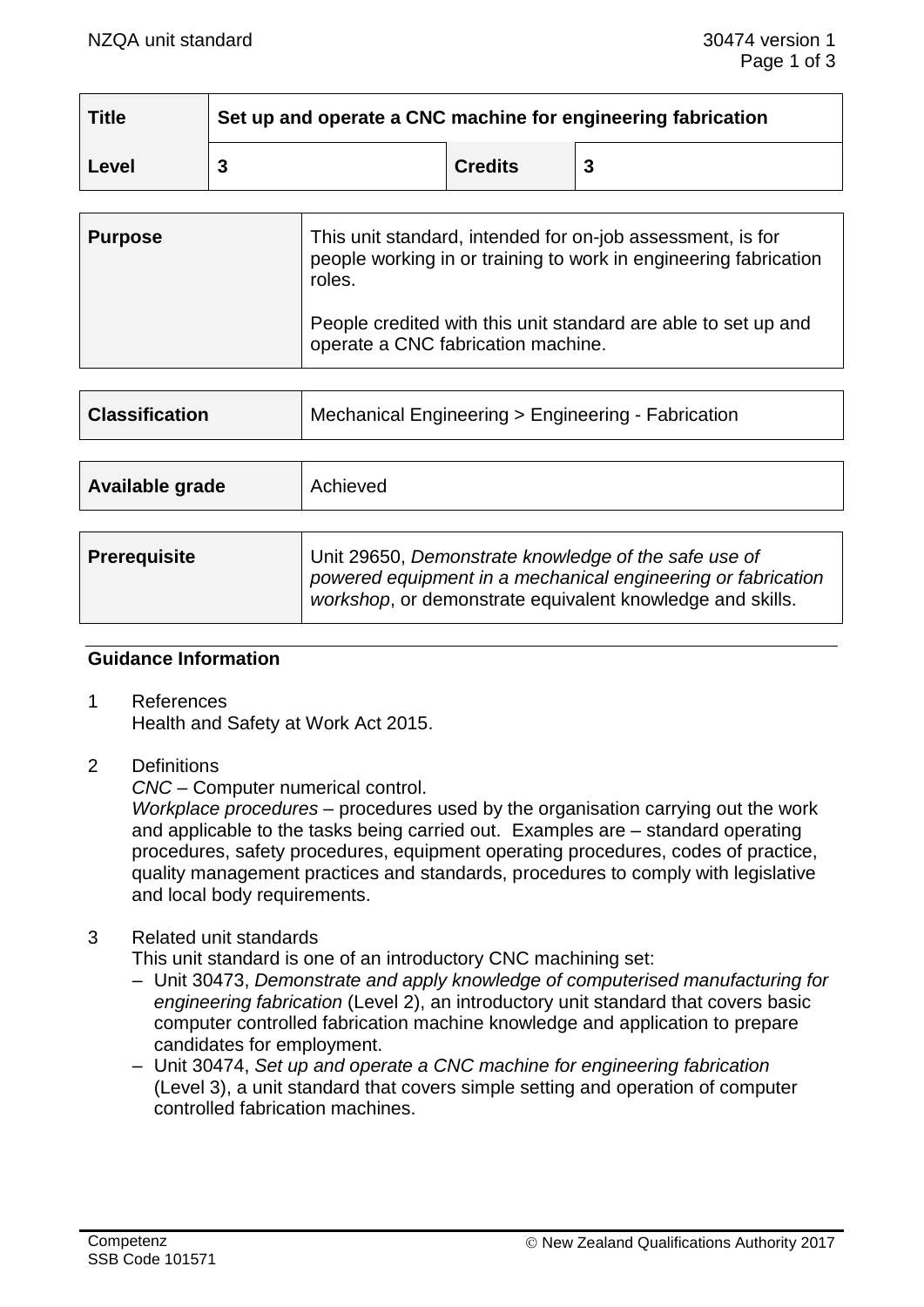# **Outcomes and performance criteria**

# **Outcome 1**

Set up a CNC machine to produce a fabrication component.

### **Performance criteria**

- 1.1 Component processing instructions are confirmed in accordance with job requirements.
	- Range examples are quality checks, consumable and tooling replacement intervals, pre-fabrication checks, critical dimensions, quantities.
- 1.2 Criteria for component processing monitoring are established in accordance with job requirements.

Range examples are  $-$  change of finish, quality, consistency, accuracy.

- 1.3 Programme is loaded in accordance with machine requirements and workplace procedures.
- 1.4 Machine is prepared in accordance with machine manufacturer's instructions or workplace procedures.
- 1.5 Work is positioned and secured in accordance with workplace procedures.
- 1.6 Workpiece reference zero position is assigned in accordance with workplace procedures.
- 1.7 Program is trial run in accordance with workplace procedures.

## **Outcome 2**

Operate a CNC machine for fabrication.

#### **Performance criteria**

- 2.1 Workplace safety procedures are followed.
	- Range examples are use of personal protective equipment, checking of equipment for faults, use of extraction equipment.
- 2.2 First production piece is produced and checked in accordance with workplace procedures.
- 2.3 Machine operation is monitored and adjusted to meet processing monitoring criteria as required in accordance with workplace procedures.

Range examples are – change of finish, quality, consistency, accuracy.